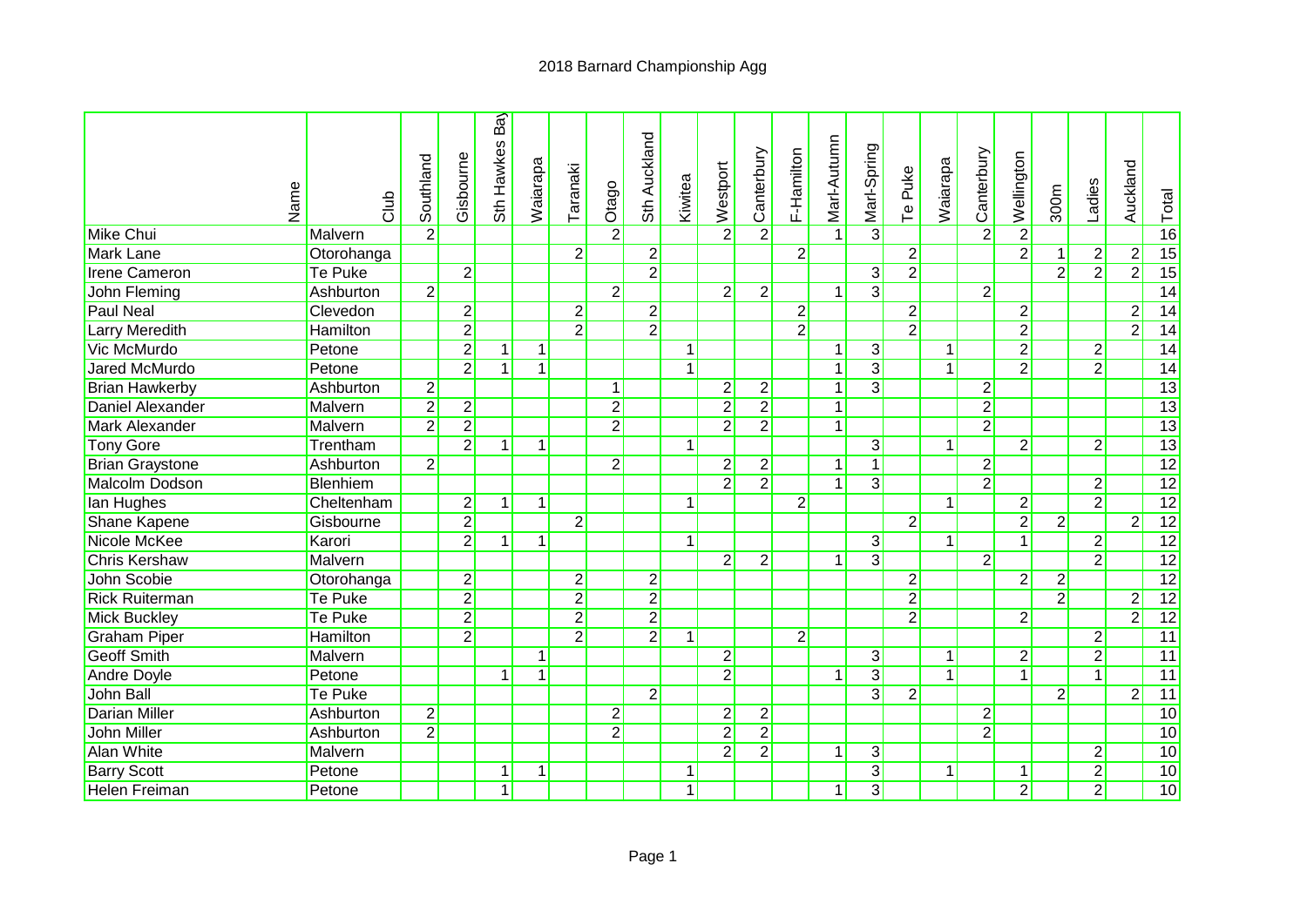| Jon Phillipps           | Petone            |                |                | $\mathbf{1}$   |              |                  |                |                | $\mathbf{1}$ |                |                |                | $\mathbf{1}$ | $\overline{3}$ |                |              |                         | $\overline{2}$ |                | $\overline{2}$ |                | 10              |
|-------------------------|-------------------|----------------|----------------|----------------|--------------|------------------|----------------|----------------|--------------|----------------|----------------|----------------|--------------|----------------|----------------|--------------|-------------------------|----------------|----------------|----------------|----------------|-----------------|
| <b>Bridget Hutching</b> | <b>Te Puke</b>    |                | $\overline{2}$ |                |              |                  |                | $\overline{2}$ |              |                |                |                |              |                | $\overline{2}$ |              |                         |                |                | $\overline{2}$ | $\overline{2}$ | 10              |
| <b>Kevin Win</b>        | Trentham          |                |                |                | $\mathbf{1}$ |                  |                |                |              |                |                |                |              | $\overline{3}$ | $\overline{2}$ | $\mathbf{1}$ |                         | $\overline{2}$ |                | $\overline{1}$ |                | $\overline{10}$ |
| <b>John Snowden</b>     | Ashburton         |                |                |                |              |                  |                |                |              | $\overline{2}$ | $\overline{2}$ |                |              | $\overline{3}$ |                |              | $\overline{2}$          |                |                |                |                | $\overline{9}$  |
| <b>Coby Snowden</b>     | Ashburton         |                |                |                |              |                  |                |                |              | $\overline{2}$ | $\overline{2}$ |                |              | $\overline{3}$ |                |              |                         |                |                | $\overline{2}$ |                | $\overline{9}$  |
| Johan du Toit           | Clevedon          |                |                |                |              | $\overline{2}$   |                | $\overline{2}$ |              |                |                |                |              | $\overline{3}$ |                |              |                         |                |                |                | $\overline{2}$ | $\overline{9}$  |
| Rob Johansen            | Gisbourne         |                | $\overline{2}$ |                |              |                  |                | $\overline{2}$ | 1            |                |                |                |              |                | $\overline{2}$ |              |                         |                | $\overline{2}$ |                |                | $\overline{9}$  |
| <b>Steve Mann</b>       | Gisbourne         |                | $\overline{2}$ |                |              |                  |                |                | $\mathbf{1}$ |                |                | $\overline{2}$ |              |                | $\overline{2}$ |              |                         |                | $\overline{2}$ |                |                | $\overline{9}$  |
| Les Marshall            | <b>Hawkes Bay</b> |                | $\overline{2}$ | $\mathbf 1$    |              |                  |                |                | $\mathbf{1}$ |                |                |                |              |                |                |              |                         | $\overline{2}$ |                | $\overline{2}$ |                | $\overline{9}$  |
| Kiriahi McKee           | Karori            |                | $\overline{2}$ | $\mathbf 1$    | $\mathbf{1}$ |                  |                |                | $\mathbf{1}$ |                |                |                | 1            |                |                |              |                         |                |                | $\overline{2}$ |                | $\overline{9}$  |
| <b>Sam Kershaw</b>      | Malvern           |                |                |                |              |                  |                |                |              | $\overline{2}$ | $\overline{2}$ |                | $\mathbf{1}$ |                |                |              | $\overline{2}$          |                |                | $\overline{2}$ |                | $\overline{9}$  |
| <b>Frank Duckett</b>    | Masterton         |                | $\overline{2}$ |                | $\mathbf{1}$ |                  |                |                | 1            |                |                |                |              |                |                | $\mathbf{1}$ |                         | $\overline{2}$ |                | $\overline{2}$ |                | $\overline{9}$  |
| <b>Graeme Bolland</b>   | Petone            |                |                |                | $\mathbf{1}$ |                  |                |                |              |                |                |                |              | 3              |                | $\mathbf{1}$ |                         | $\overline{2}$ |                | $\overline{2}$ |                | $\overline{9}$  |
| <b>Brian Carter</b>     | <b>Te Puke</b>    |                | $\overline{2}$ |                |              |                  |                | $\overline{2}$ |              |                |                |                |              | $\overline{3}$ | $\overline{2}$ |              |                         |                |                |                |                | $\overline{9}$  |
| <b>Alan Dickson</b>     | <b>Te Puke</b>    |                |                |                |              | $\overline{2}$   |                | $\overline{2}$ |              |                |                |                |              |                | $\overline{2}$ |              |                         |                | $\overline{2}$ |                | 1              | $\overline{9}$  |
| <b>Stuart Cameron</b>   | <b>Te Puke</b>    |                | $\overline{2}$ |                |              |                  |                |                |              |                |                |                |              | 3              | $\overline{2}$ |              |                         |                |                |                | $\overline{2}$ | $\overline{9}$  |
| <b>Murray Cook</b>      | Ashburton         |                |                |                |              |                  |                |                |              |                | $\mathbf{2}$   |                |              | $\overline{3}$ |                |              | $\overline{\mathbf{c}}$ |                |                |                |                | $\overline{8}$  |
| <b>Steve Moffat</b>     | Clevedon          |                |                |                |              | $\boldsymbol{2}$ |                | $\overline{2}$ |              |                |                | $\overline{2}$ |              |                |                |              |                         |                |                |                | $\mathbf 2$    | $\overline{8}$  |
| Lee Houghton            | Clevedon          |                |                |                |              | $\overline{2}$   |                | $\overline{2}$ |              |                |                |                |              |                | $\overline{2}$ |              |                         |                |                |                | $\overline{2}$ | $\overline{8}$  |
| David Woods             | Clevedon          |                |                |                |              | $\overline{2}$   |                | $\overline{2}$ |              |                |                |                |              |                | $\overline{2}$ |              |                         |                |                |                | $\overline{2}$ | $\overline{8}$  |
| <b>Karl Valpy</b>       | <b>Malvern</b>    |                |                |                |              |                  |                |                |              | $\overline{2}$ |                |                | 1            | $\overline{3}$ |                |              | $\overline{2}$          |                |                |                |                | $\overline{8}$  |
| <b>Murray Steele</b>    | <b>Malvern</b>    |                |                |                |              |                  | $\overline{2}$ |                |              |                |                |                | 1            | $\overline{3}$ |                |              | $\overline{2}$          |                |                |                |                | $\overline{8}$  |
| John McLaren            | Masterton         |                |                |                | 1            |                  |                |                |              |                |                |                |              |                | $\overline{2}$ | $\mathbf{1}$ |                         | $\overline{2}$ |                | $\overline{2}$ |                | $\overline{8}$  |
| <b>Robbie Gilchrist</b> | <b>Oamaru</b>     |                |                |                |              |                  | $\overline{2}$ |                |              |                | $\vert$ 1      |                |              | $\overline{3}$ |                |              | $\overline{2}$          |                |                |                |                | $\overline{8}$  |
| Alistair Kevan          | Clevedon          |                |                |                |              |                  |                | -1             |              |                |                | $\overline{2}$ |              |                | $\overline{2}$ |              |                         |                |                |                | $\overline{2}$ | $\overline{7}$  |
| <b>Ken Chittock</b>     | Gore              | $\overline{2}$ |                |                |              |                  | $\overline{2}$ |                |              |                |                |                |              | 3              |                |              |                         |                |                |                |                | $\overline{7}$  |
| Ross Greange            | Hamilton          |                |                |                |              | $\overline{2}$   |                |                |              |                |                | $\overline{2}$ |              |                |                |              |                         |                |                | $\overline{2}$ | $\mathbf{1}$   | $\overline{7}$  |
| <b>Bevan Mehrtens</b>   | Malvern           |                |                |                |              |                  |                |                |              |                |                |                |              | 3              |                |              | $\overline{2}$          |                |                | $\overline{2}$ |                | $\overline{7}$  |
| Darryl Crow             | Masterton         |                |                | 1              | 1            |                  |                |                | 1            |                |                |                |              | $\overline{3}$ |                | 1            |                         |                |                |                |                | $\overline{7}$  |
| Anita Benbrook          | Petone            |                |                | $\overline{1}$ |              |                  |                |                |              |                |                |                | $\mathbf{1}$ | $\overline{3}$ |                |              |                         | $\overline{2}$ |                |                |                | $\overline{7}$  |
| <b>Casey Goldsmith</b>  | Trentham          |                | $\overline{2}$ |                | 1            |                  |                |                | 1            |                |                |                |              |                |                | 1            |                         | 1              |                | 1              |                | $\overline{7}$  |
| <b>Dave Dick</b>        | Blenhiem          |                |                |                |              |                  |                |                |              |                |                |                | 1            | 3              |                |              | $\overline{2}$          |                |                |                |                | $\overline{6}$  |
| <b>Reece Leite</b>      | Clevedon          |                |                |                |              | $\overline{2}$   |                | $\overline{2}$ |              |                |                |                |              |                |                |              |                         |                |                |                | $\overline{2}$ | $\overline{6}$  |
| <b>Ray Salter</b>       | Clevedon          |                |                |                |              | $\overline{2}$   |                | $\overline{2}$ |              |                |                |                |              |                |                |              |                         |                |                |                | $\mathbf 2$    | $\overline{6}$  |
| <b>Bennie Durand</b>    | Clevedon          |                |                |                |              | $\overline{2}$   |                | $\overline{2}$ |              |                |                |                |              |                |                |              |                         |                |                |                | $\overline{2}$ | $6\phantom{1}6$ |
| <b>Bruce Millard</b>    | Clevedon          |                |                |                |              |                  |                |                |              |                |                |                |              |                | $\overline{2}$ |              |                         |                |                | $2\vert$       | $\overline{2}$ | $\overline{6}$  |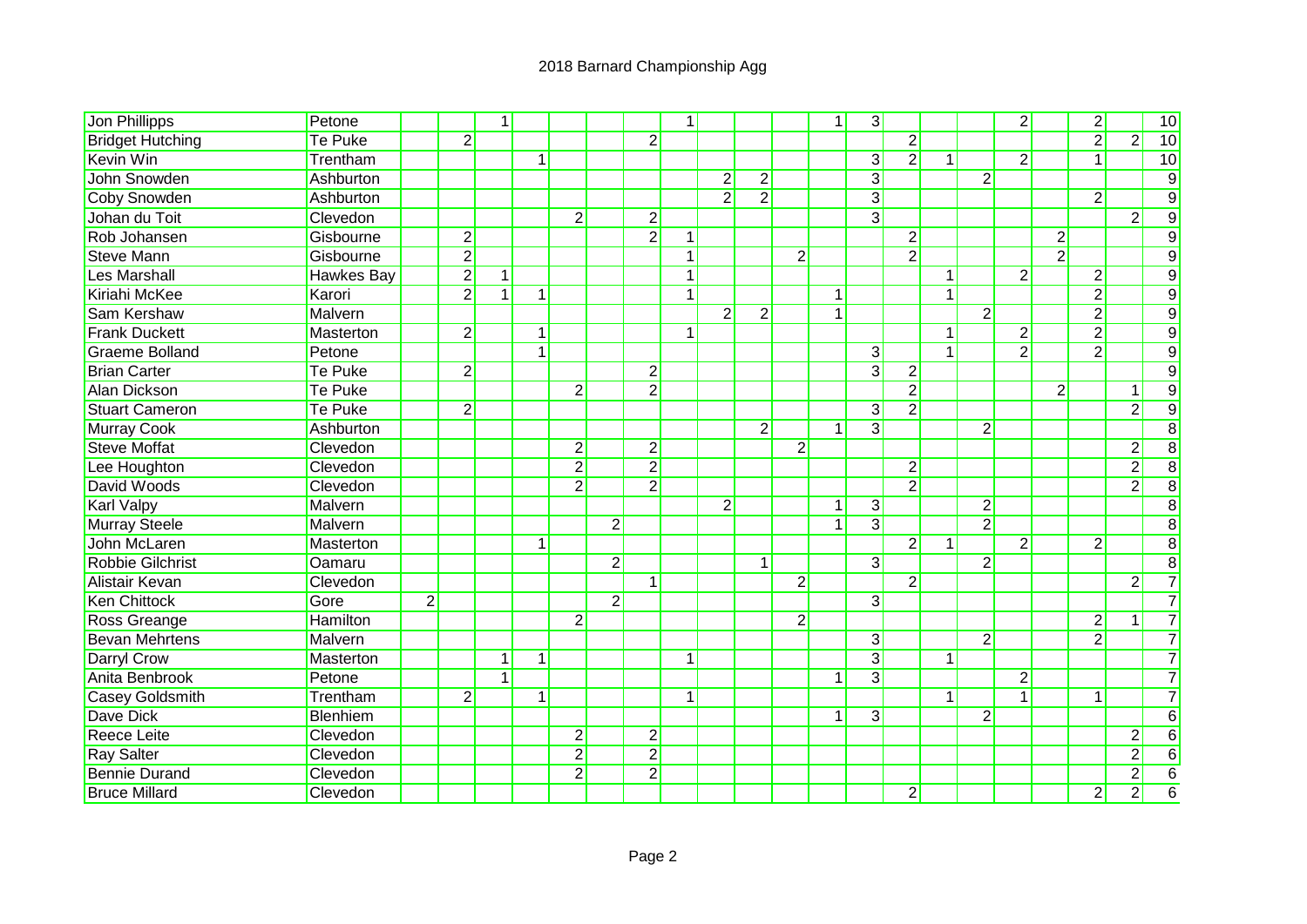| <b>Makuini Moses</b>     | Clevedon          |                |                |              |              |                |                |                |                         |                |                | $\overline{2}$ |                |                | $\overline{2}$ |              |                |                |                |                | $\overline{2}$ | 6              |
|--------------------------|-------------------|----------------|----------------|--------------|--------------|----------------|----------------|----------------|-------------------------|----------------|----------------|----------------|----------------|----------------|----------------|--------------|----------------|----------------|----------------|----------------|----------------|----------------|
| <b>Richard Rowlands</b>  | Malvern           |                |                |              |              |                |                |                |                         | $\overline{2}$ |                |                | $\mathbf{1}$   | $\overline{3}$ |                |              |                |                |                |                |                | 6              |
| <b>Philip Nicol</b>      | Malvern           |                |                |              |              |                | $\overline{2}$ |                |                         | $\overline{2}$ | $\overline{2}$ |                |                |                |                |              |                |                |                |                |                | 6              |
| Owen Whiteman            | Masterton         |                |                |              | $\mathbf{1}$ |                |                |                | $1\vert$                |                |                |                | $\mathbf{1}$   |                |                | $\vert$ 1    |                | $\overline{2}$ |                |                |                | 6              |
| <b>Bruce Plant</b>       | Oamaru            | $\overline{2}$ |                |              |              |                | $\overline{2}$ |                |                         |                | $\overline{2}$ |                |                |                |                |              |                |                |                |                |                | $\overline{6}$ |
| <b>Daryl May</b>         | Petone            |                |                |              | $\mathbf{1}$ |                |                |                | $\mathbf 1$             |                |                |                |                | $\overline{3}$ |                |              |                |                |                | 1              |                | 6              |
| <b>Mike Collings</b>     | Te Puke           |                | $\overline{2}$ |              |              |                |                |                |                         |                |                |                |                |                | $\overline{2}$ |              |                |                |                | $\overline{2}$ |                | 6              |
| Di Collings              | <b>Te Puke</b>    |                | $\overline{2}$ |              |              |                |                |                |                         |                |                |                |                |                | $\overline{2}$ |              |                |                |                | $\overline{2}$ |                | $\overline{6}$ |
| <b>Ross Mason</b>        | Trentham          |                |                |              |              |                |                |                |                         |                |                |                |                | $\overline{3}$ |                | $\mathbf{1}$ |                | $\mathbf{1}$   |                | 1              |                | 6              |
| Megan Snowden            | Ashburton         |                |                |              |              |                |                |                |                         |                | $\overline{2}$ |                | $\overline{1}$ |                |                |              | $\overline{2}$ |                |                |                |                | 5              |
| <b>Chris Burgess</b>     | <b>Blenhiem</b>   |                |                |              |              |                |                |                |                         | $\overline{2}$ | $\overline{2}$ |                | 1              |                |                |              |                |                |                |                |                | 5              |
| <b>Phil Gardiner</b>     | <b>Blenhiem</b>   |                |                |              |              |                |                |                |                         | $\overline{2}$ |                |                |                | $\overline{3}$ |                |              |                |                |                |                |                | 5              |
| <b>Clinton Whyte</b>     | Blenhiem          |                |                |              |              |                |                |                |                         |                |                |                | 1              |                |                |              | $\overline{2}$ |                |                | $\overline{2}$ |                |                |
| Micheal Johansen         | Gisbourne         |                |                |              |              |                |                | $\overline{2}$ | $\mathbf{1}^*$          |                |                |                |                |                |                |              |                |                | $\overline{2}$ |                |                | 5              |
| <b>Paul Neilson</b>      | Gisbourne         |                |                |              |              | $\overline{2}$ |                |                | 1                       |                |                |                |                |                |                |              |                | $\overline{2}$ |                |                |                |                |
| <b>Kathrine Lange</b>    | Malvern           |                |                |              |              |                |                |                |                         |                |                |                |                | 3              |                |              | $\overline{2}$ |                |                |                |                |                |
| <b>Dave Miller</b>       | Otorohanga        |                |                |              |              | $\overline{2}$ |                | $\overline{2}$ |                         |                |                |                |                |                | 1              |              |                |                |                |                |                |                |
| <b>Amy Hatcher</b>       | Trentham          |                |                |              |              |                |                |                |                         |                |                |                |                |                |                | 1            |                | $\overline{2}$ |                | $\overline{2}$ |                | 5              |
| Herman Jansen dan Vuuren | <b>Blenhiem</b>   |                |                |              |              |                |                |                |                         |                |                |                | 1              | $\overline{3}$ |                |              |                |                |                |                |                |                |
| Les Grimsby              | <b>Bruce</b>      | $\overline{2}$ |                |              |              |                | $\overline{2}$ |                |                         |                |                |                |                |                |                |              |                |                |                |                |                |                |
| <b>Sharon Grimsby</b>    | <b>Bruce</b>      | $\overline{2}$ |                |              |              |                | $\overline{2}$ |                |                         |                |                |                |                |                |                |              |                |                |                |                |                |                |
| <b>Dean Fincham</b>      | <b>Hawkes Bay</b> |                | $\overline{2}$ | $\mathbf{1}$ |              |                |                |                | $\mathbf{1}^*$          |                |                |                |                |                |                |              |                |                |                |                |                |                |
| <b>Rick Fincham</b>      | Masterton         |                |                | $\mathbf 1$  |              |                |                |                | 1                       |                |                |                |                |                |                | 1            |                | $\mathbf{1}$   |                |                |                |                |
| <b>Rob May</b>           | Petone            |                |                |              | $\mathbf 1$  |                |                |                | 1                       |                |                |                | 1              |                |                |              |                |                |                | 1              |                |                |
| <b>Alan Drake</b>        | Taranaki          |                |                |              |              | $\overline{2}$ |                |                | $\mathbf{1}$            |                |                |                | 1              |                |                |              |                |                |                |                |                |                |
| <b>Paul Tidswell</b>     | Taranaki          |                |                |              |              | $\overline{2}$ |                |                | 1                       |                |                |                | 1              |                |                |              |                |                |                |                |                |                |
| <b>Rags Owens</b>        | Trentham          |                |                |              | $\mathbf{1}$ |                |                |                |                         |                |                |                |                |                |                | 1            |                | $\overline{2}$ |                |                |                |                |
| Semih Dikmenli           | Trentham          |                |                |              | 1            |                |                |                |                         |                |                |                |                |                |                |              |                | $\mathbf{1}$   |                | $\mathbf{1}$   |                |                |
| <b>BJ</b> Martin         | Trentham          |                |                |              |              |                |                |                |                         |                |                |                |                |                |                |              |                | $\overline{2}$ |                | $\overline{2}$ |                |                |
| <b>Konrod May</b>        | Whangarei         |                |                |              |              | $\overline{2}$ |                | $\overline{2}$ |                         |                |                |                |                |                |                |              |                |                |                |                |                |                |
| <b>John Mills</b>        | Cheltenham        |                |                | $\mathbf{1}$ |              |                |                |                | $\overline{\mathbf{A}}$ |                |                |                |                |                |                |              |                | 1              |                |                |                | 3              |
| <b>Paul Carlisle</b>     | Hawkes Bay        |                | $\overline{c}$ | 1            |              |                |                |                |                         |                |                |                |                |                |                |              |                |                |                |                |                | 3              |
| <b>Duncan McKee</b>      | Karori            |                | $\overline{2}$ |              |              |                |                |                |                         |                |                |                |                |                |                |              |                |                |                |                |                | 3              |
| Maurice Subritzky        | Karori            |                |                |              |              |                |                |                |                         |                |                |                |                |                |                | 1            |                | 1              |                | 1              |                | $\overline{3}$ |
| <b>Saul Reid</b>         | Karori            |                |                |              |              |                |                |                |                         |                |                |                |                |                |                |              |                | $\mathbf{1}$   |                | $\overline{2}$ |                | $\overline{3}$ |
| Karyn Flanagan           | Karori            |                |                |              |              |                |                |                |                         |                |                |                |                |                |                |              |                | $\mathbf{1}$   |                | $\overline{2}$ |                | $\overline{3}$ |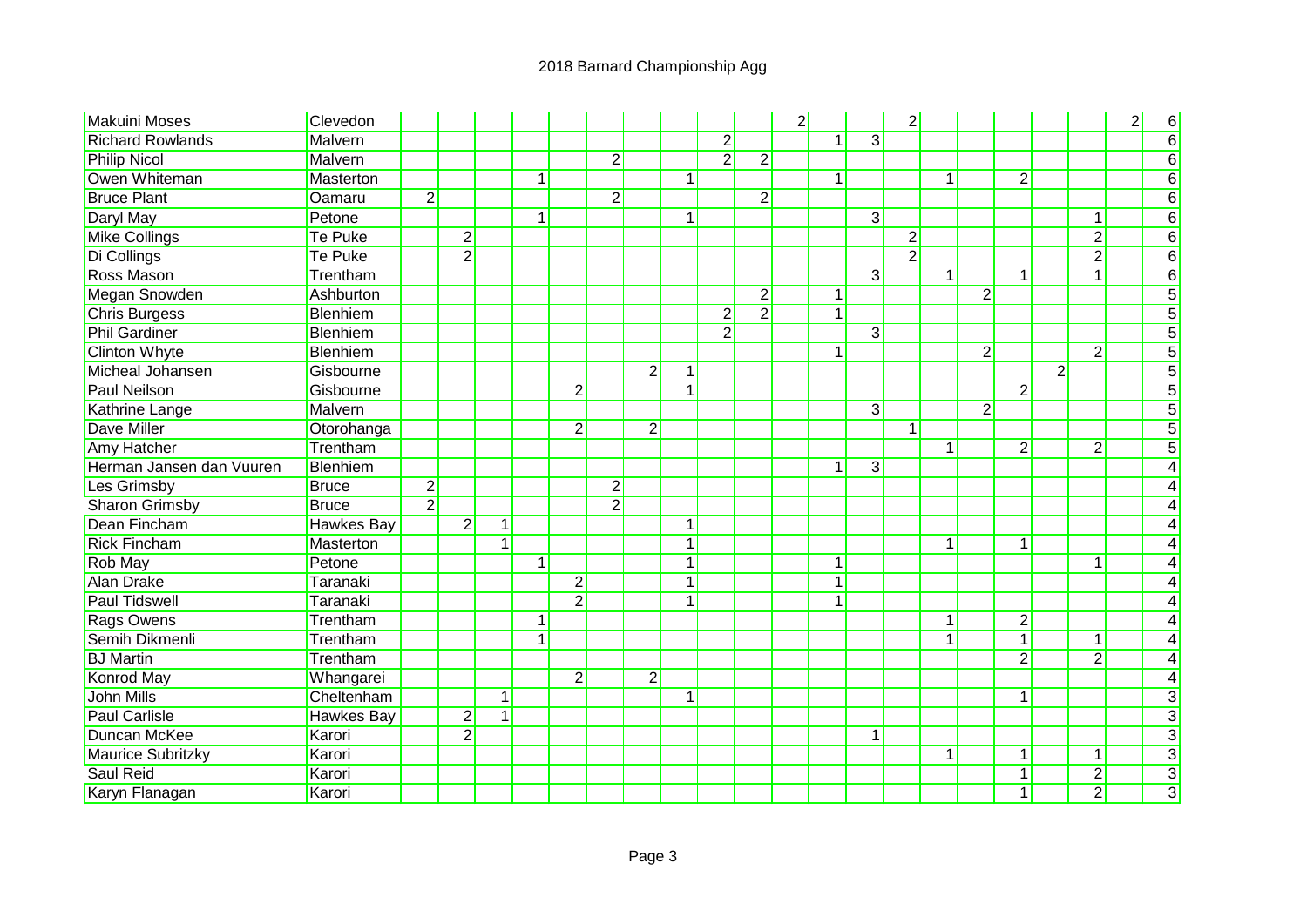| <b>Steve Flanagan</b>     | Karori            |                |                |              |   |                |                |              |                |  |              |                |           | 1              | $\overline{2}$ |                | $\overline{3}$ |
|---------------------------|-------------------|----------------|----------------|--------------|---|----------------|----------------|--------------|----------------|--|--------------|----------------|-----------|----------------|----------------|----------------|----------------|
| <b>Barry Greange</b>      | Otorohanga        |                |                |              |   | $\overline{2}$ | $\overline{1}$ |              |                |  |              |                |           |                |                |                | $\overline{3}$ |
| <b>Samanth Riddle</b>     | <b>Te Puke</b>    |                |                |              |   |                |                |              |                |  |              | $\overline{2}$ |           |                |                | 1              | $\overline{3}$ |
| John Whiteman             | Trentham          |                |                |              |   |                |                |              |                |  |              |                |           | $\overline{2}$ | $\mathbf{1}$   |                | $\overline{3}$ |
| <b>Karl Slape</b>         | <b>Blenhiem</b>   |                |                |              |   |                |                |              | $\overline{2}$ |  |              |                |           |                |                |                | $\overline{2}$ |
| <b>Charlette Flanagan</b> | Karori            |                |                |              |   |                |                |              |                |  |              |                |           |                | $\overline{2}$ |                | $\overline{2}$ |
| <b>Kevin Taylor</b>       | Cheltenham        |                |                | $\mathbf{1}$ |   |                |                | 1            |                |  |              |                |           |                |                |                | $\overline{2}$ |
| <b>Steve Howl</b>         | Cheltenham        |                |                | $\mathbf{1}$ |   |                |                | $\mathbf{1}$ |                |  |              |                |           |                |                |                | $\overline{2}$ |
| <b>Paul Summers</b>       | Cheltenham        |                |                | 1            |   |                |                | 1            |                |  |              |                |           |                |                |                | $\overline{2}$ |
| <b>Brent Read</b>         | Cheltenham        |                |                |              |   |                |                |              |                |  |              |                |           | $\mathbf 1$    | 1              |                | $\overline{2}$ |
| <b>Steve Bower</b>        | Clevedon          |                |                |              |   |                | $\overline{2}$ |              |                |  |              |                |           |                |                |                | $\overline{2}$ |
| Andre du Toit             | Clevedon          |                |                |              |   |                |                |              |                |  |              |                |           |                |                | $\overline{2}$ | $\overline{2}$ |
| <b>Paul Hofman</b>        | Gisbourne         |                | $\overline{2}$ |              |   |                |                |              |                |  |              |                |           |                |                |                | $\overline{2}$ |
| <b>David Taylor</b>       | Gore              | $\overline{2}$ |                |              |   |                |                |              |                |  |              |                |           |                |                |                | $\overline{2}$ |
| <b>Brian Lindsay</b>      | <b>Hawkes Bay</b> |                |                | 1            |   |                |                | $1\vert$     |                |  |              |                |           |                |                |                | $\overline{2}$ |
| <b>David Halford</b>      | Invercargill      | $\overline{2}$ |                |              |   |                |                |              |                |  |              |                |           |                |                |                | $\overline{c}$ |
| <b>Steve Redpath</b>      | Invercargill      | $\overline{2}$ |                |              |   |                |                |              |                |  |              |                |           |                |                |                | $\overline{c}$ |
| Rodel Ramilloza           | Invercargill      | $\overline{2}$ |                |              |   |                |                |              |                |  |              |                |           |                |                |                | $\overline{2}$ |
| <b>John Sutherland</b>    | Invercargill      | $\overline{2}$ |                |              |   |                |                |              |                |  |              |                |           |                |                |                | $\overline{2}$ |
| <b>Noel Paterson</b>      | Invercargill      | $\overline{2}$ |                |              |   |                |                |              |                |  |              |                |           |                |                |                | $\frac{2}{2}$  |
| <b>John Deane</b>         | Karori            |                |                | 1            | 1 |                |                |              |                |  |              |                |           |                |                |                |                |
| <b>Adrian Osbourne</b>    | Petone            |                |                |              |   |                |                |              |                |  |              |                | $\vert$ 1 | $\mathbf{1}$   |                |                |                |
| Jack Cavanagh             | Petone            |                |                |              |   |                |                |              |                |  |              |                |           | $\overline{2}$ |                |                | $\frac{2}{2}$  |
| <b>Darryl May</b>         | Petone            |                |                |              |   |                |                |              |                |  |              |                |           | $\overline{2}$ |                |                |                |
| <b>Rob Kerridge</b>       | Te Puke           |                |                |              |   |                |                |              |                |  |              |                |           | $\mathbf{1}$   |                | $\mathbf 1$    | $\overline{2}$ |
| <b>Lindsay Arthur</b>     | Trentham          |                |                |              |   |                |                |              |                |  |              |                |           | $\mathbf{1}$   | $\mathbf{1}$   |                | $\overline{2}$ |
| <b>Karl Slape</b>         | Blenhiem          |                |                |              |   |                |                |              |                |  | 1            |                |           |                |                |                | $\overline{1}$ |
| Uri Cohen                 | Blenhiem          |                |                |              |   |                |                |              |                |  | $\mathbf{1}$ |                |           |                |                |                | 1              |
| Jackob Morris             | Blenhiem          |                |                |              |   |                |                |              |                |  | 1            |                |           |                |                |                |                |
| Jody Jansen dan Vuuren    | Blenhiem          |                |                |              |   |                |                |              |                |  | 1            |                |           |                |                |                |                |
| <b>Martin Cook</b>        | Cheltenham        |                |                | $\mathbf{1}$ |   |                |                |              |                |  |              |                |           |                |                |                |                |
| <b>Ewan Cormack</b>       | Petone            |                |                |              |   |                |                | 1            |                |  |              |                |           |                |                |                |                |
| Fiona Breadslee           | Petone            |                |                |              | 1 |                |                |              |                |  |              |                |           |                |                |                |                |
| Rob May                   | Petone            |                |                |              |   |                |                |              |                |  |              |                |           | 1              |                |                |                |
| <b>Alex Dent</b>          | Petone            |                |                |              |   |                |                |              |                |  |              |                |           |                | 1              |                | 1              |
| Cat McCamm                | Trentham          |                |                |              |   |                |                | 1            |                |  |              |                |           |                |                |                | 1              |